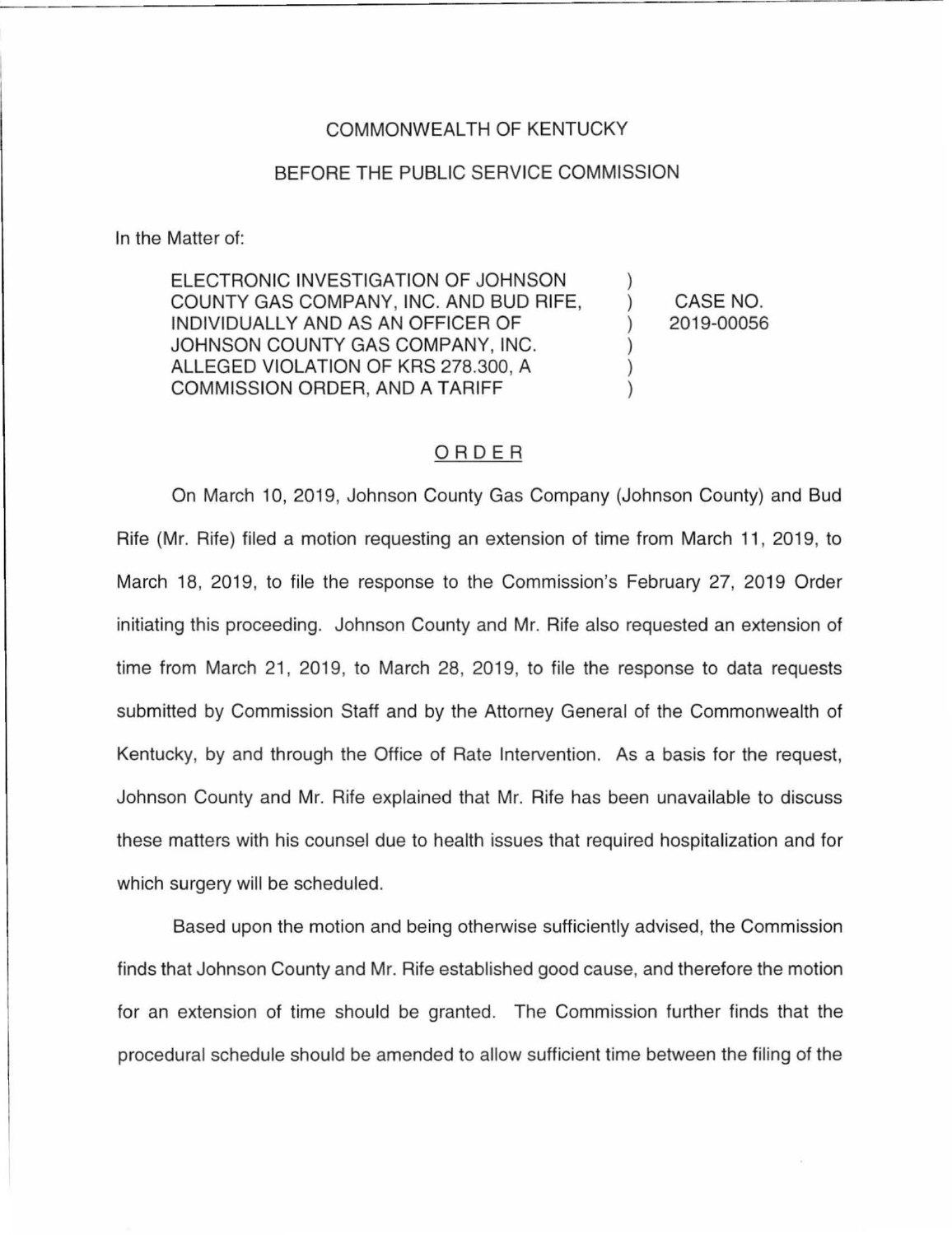response to the initial data requests and the issuance of the second round of data requests.

The Commission notes that Johnson County reported in its Annual Report that it does not have any employees.<sup>1</sup> Because Mr. Rife has not been cleared to drive or to return the work, the Commission finds that Johnson County and Mr. Rife should file a written response no later than March 21, 2019, setting forth the employee or employees who will operate and maintain Johnson County in Mr. Rite's absence, their qualifications, and what duties they will assume.

IT IS THEREFORE ORDERED that:

1. The motion of Johnson County and Bud Rife for an extension of time to file their responses to the February 27, 2019 Order and to the initial data requests is granted.

2. On or before March 21, 2019, Johnson County and Mr. Rife shall file their written response to the allegations contained in the February 27, 2019 Order.

3. The amended procedural schedule set forth in the Appendix to this Order shall be followed.

4. On or before March 21, 2019, Johnson County and Mr. Rife shall file a written response setting forth the employee or employees who will operate and maintain Johnson County in Mr. Rite's absence, their qualifications, and what duties they will assume.

5. All provisions of the February 27, 2019 Order that are not in conflict with the terms of this Order shall remain in effect.

<sup>&</sup>lt;sup>1</sup> Johnson County Gas Company Annual Report for the Calendar Year Ending Dec. 31, 2017 (filed July 6, 2018) at 8.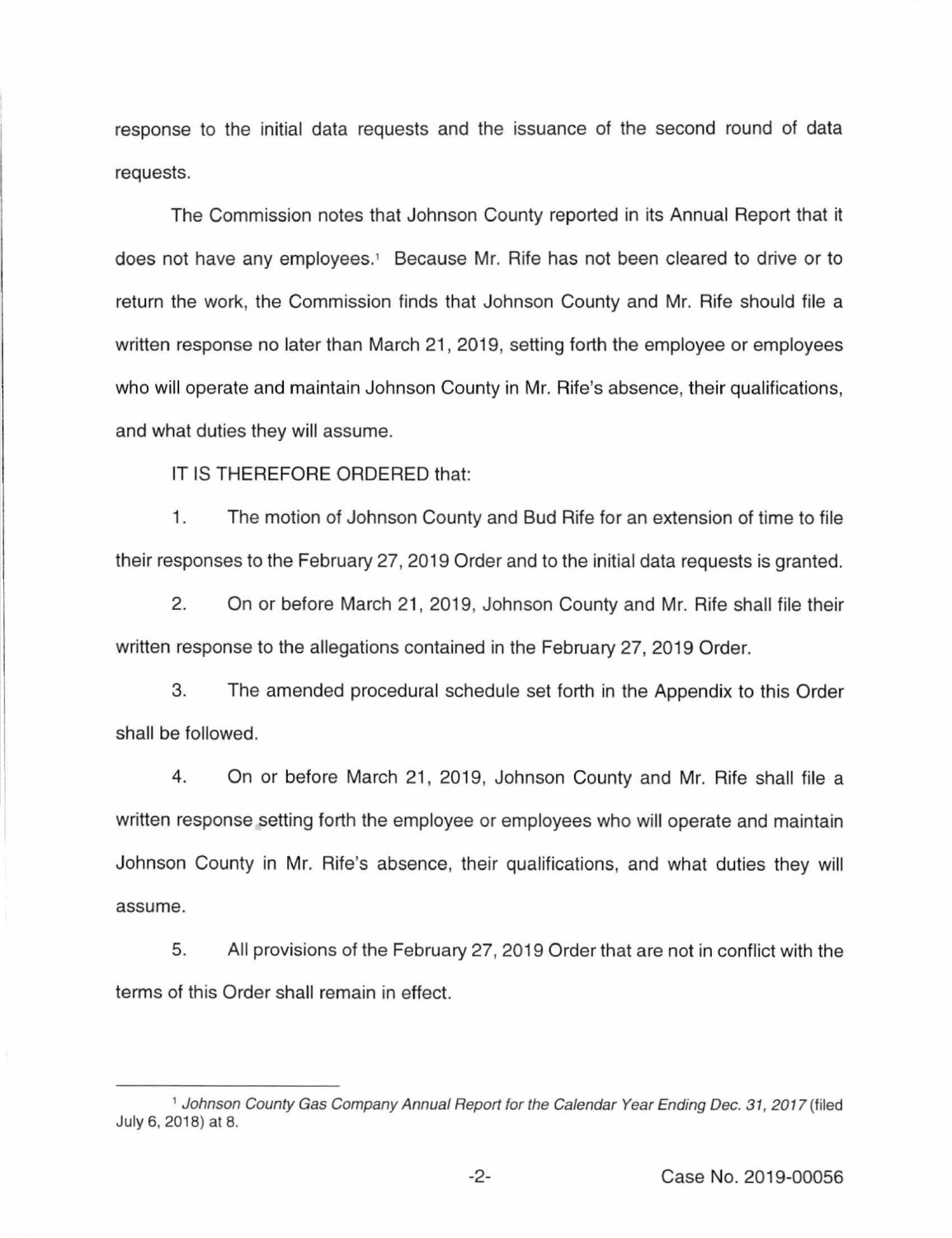By the Commission



 $\sim$   $\sim$   $\sim$ 

ATTEST:

Elue K. Renso

Case No. 2019-00056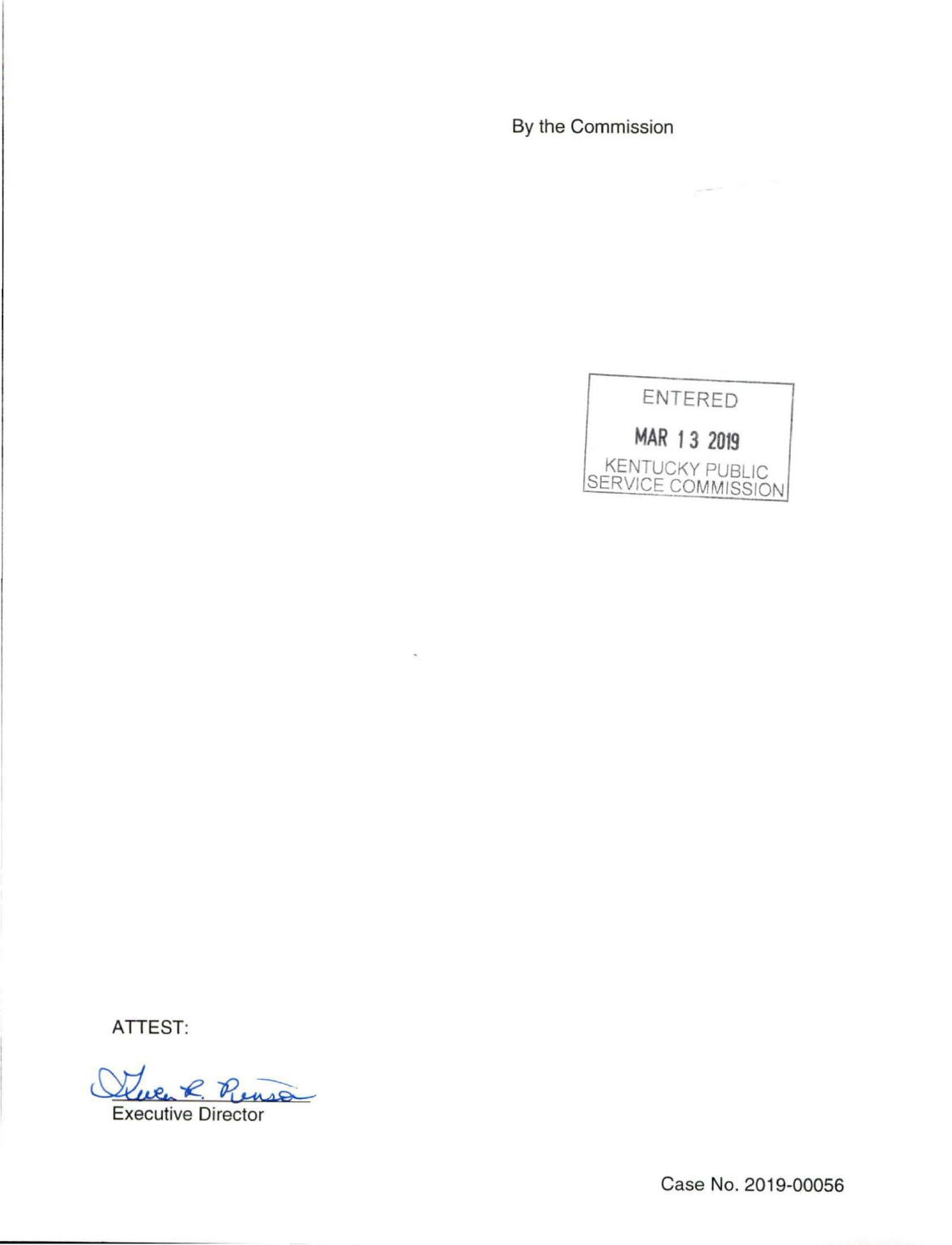# APPENDIX

# APPENDIX TO AN ORDER OF THE KENTUCKY PUBLIC SERVICE COMMISSION IN CASE NO. 2019-00056 DATED **MAR 132019**

| All initial requests for information to Johnson County and Bud Rife shall                                                                                       |
|-----------------------------------------------------------------------------------------------------------------------------------------------------------------|
| Johnson County and Bud Rife shall file responses to initial requests for                                                                                        |
| All supplemental requests for information to Johnson County and Bud Rife                                                                                        |
| Johnson County and Bud Rife shall file responses to supplemental requests                                                                                       |
| Public Hearing to be held in Hearing Room 1<br>of the Commission's offices at 211 Sower Boulevard,<br>Frankfort, Kentucky, for the purpose of cross-examination |
|                                                                                                                                                                 |